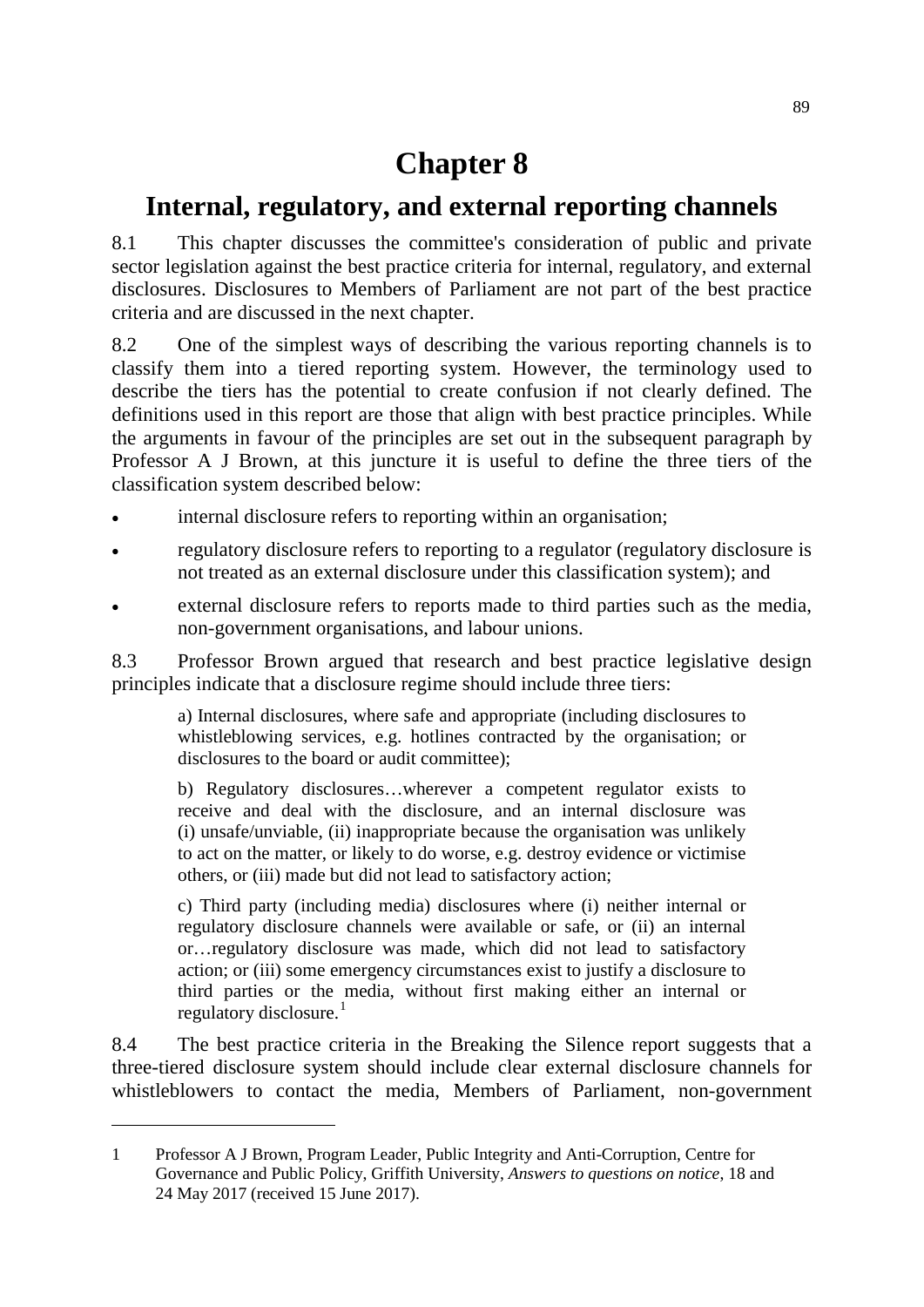organisations and labour unions where necessary. The report also noted many G20 countries fall short on this criterion.<sup>[2](#page-1-0)</sup>

8.5 Evidence to this inquiry was strongly in favour of whistleblower protections being made consistently available across the public, private and not-for-profit sectors for the first two tiers, namely internal and regulatory disclosures. However, different views were expressed about whether whistleblower protections should apply to external disclosures made to third parties such as the media. This evidence is discussed after the section below which sets out the current legislative framework.

#### **Reporting channels in current legislation**

8.6 This section compares current legislation against the best practice criteria on internal, regulatory and external disclosures. Table 8.1 below compares the PID Act, the FWRO Act, and the Corporations Act across three elements of a tiered system of disclosure that provides for internal, regulatory and external reporting channels.

| Disclosure /<br><b>Reporting</b><br><b>Channels</b> | <b>PID</b> Act<br>Section 26                                                                                                                                                                                              | <b>FWRO</b> Act<br>Subsection 337A(1b)                                                                                                                                                                                            | <b>Corporations Act</b><br>Subsection 1317AA(1b)                                                                                                             |
|-----------------------------------------------------|---------------------------------------------------------------------------------------------------------------------------------------------------------------------------------------------------------------------------|-----------------------------------------------------------------------------------------------------------------------------------------------------------------------------------------------------------------------------------|--------------------------------------------------------------------------------------------------------------------------------------------------------------|
| <b>Internal</b>                                     | To a supervisor or an<br>authorised internal<br>recipient                                                                                                                                                                 | No protection                                                                                                                                                                                                                     | The company's auditors.<br>A director, secretary or<br>senior manager of the<br>company.<br>A person authorised by<br>the company to receive<br>disclosures. |
| <b>Regulatory</b>                                   | The agency that the<br>disclosable conduct<br>relates to, or the agency<br>the discloser belongs to.<br>The Commonwealth<br>Ombudsman if the<br>discloser has reasonable<br>grounds.<br>An investigative agency.<br>IGIS. | The Registered Organisations<br>Commission.<br>The Fair Work Commission.<br>The Australian Building and<br><b>Construction Commissioner.</b><br>An Australian Building and<br>Construction Inspector.<br>The Fair Work Ombudsman. | <b>ASIC</b>                                                                                                                                                  |
| <b>External</b>                                     | To any person other than<br>a foreign public official,<br>(subject to criteria).                                                                                                                                          | No protection                                                                                                                                                                                                                     | No protection                                                                                                                                                |

**Table 8.1: Internal, regulatory, and external reporting channels**

Sources: PID Act, FWRO Act, Corporations Act.

-

90

<span id="page-1-0"></span><sup>2</sup> Simon Wolfe, Mark Worth, Sulette Freyfus, A J Brown, *Breaking the Silence, Strengths and Weaknesses in G20 Whistleblower Protection Laws*, Final Report, October 2015, p. 3.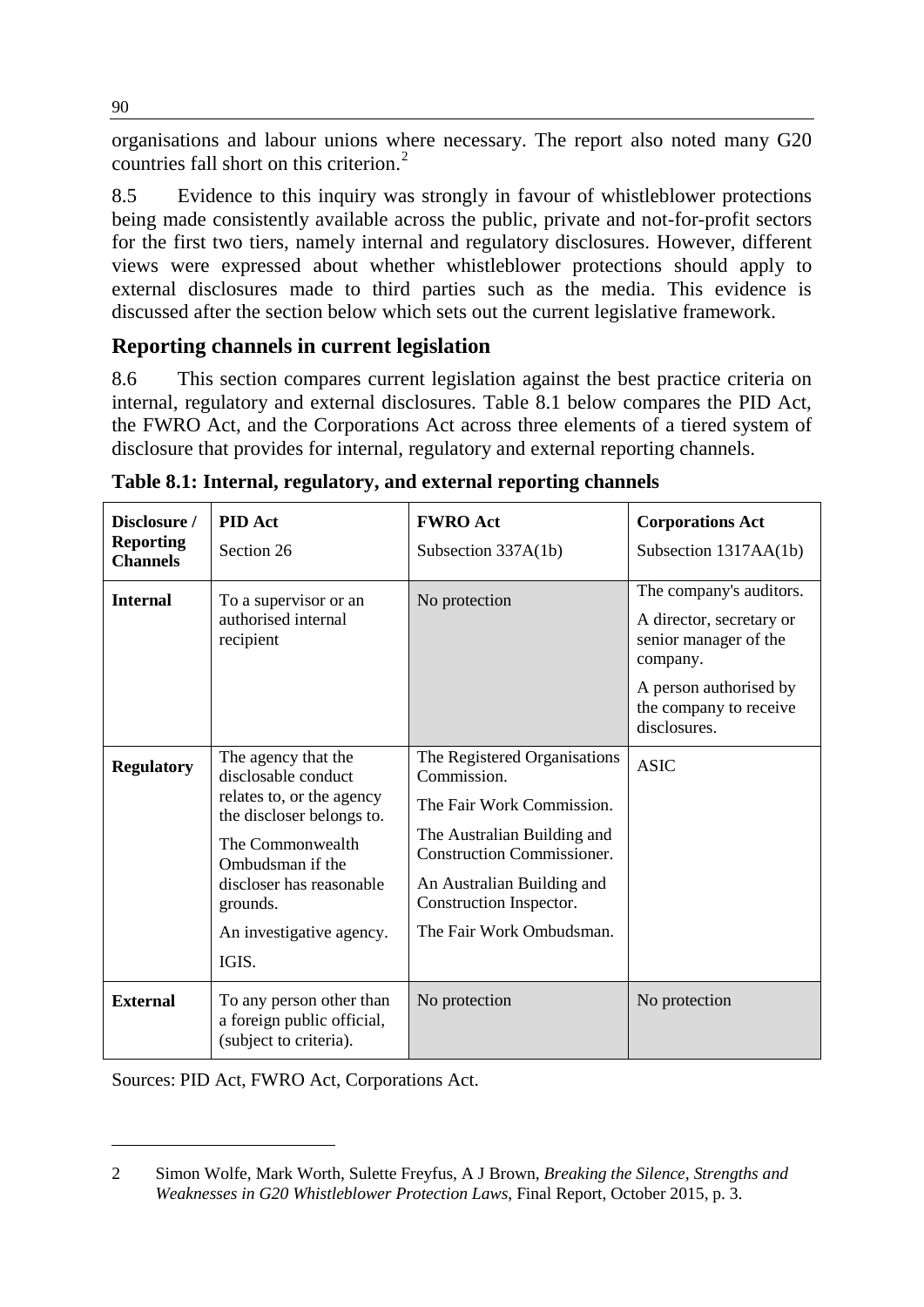#### **Internal disclosures**

8.7 The committee observes that one of the main differences in terms of best practice criteria across the three Acts is the silence of the FWRO Act on internal disclosures within registered organisations. The committee notes that prior to the December 2016 amendments, the FWRO Act was also silent on internal disclosures within registered organisations.<sup>[3](#page-2-0)</sup>

8.8 The ACTU considered that protection should be available to persons from the moment they make a disclosure internally (if they choose to do so). It should not be necessary to make a formal complaint, either to a regulator or externally, in order to trigger whistleblower protections.<sup>[4](#page-2-1)</sup>

#### *Committee view*

8.9 The committee considers that the lack of protection for disclosures within registered organisations is a significant gap in the legislation when compared to the best practice criteria and other legislation including the PID Act and the Corporations Act. Such a gap should be rectified. The committee suggests that, regardless of whether a single private sector whistleblower protection Act is implemented, internal disclosers within registered organisations should be provided with protection.

#### **Recommendation 8.1**

**8.10 The committee recommends that whistleblower protections be extended to internal disclosures within the private sector, to include:**

- **any person within the management chain for the whistleblower within the whistleblower's employer;**
- **any current officer of the company, or that company's Australian or ultimate parent; and**
- **any person specified in a policy published and distributed by an employer (or principal) of the whistleblower.**

### **Regulatory disclosures**

-

8.11 As noted earlier, there was broad support for the consistent extension of protections for regulatory disclosures across the private sector. While most submitters and witnesses agreed that it would be preferable to encourage internal reporting in the first instance, it was generally recognised that providing protection for regulatory disclosures would have the additional benefit of incentivising organisations in the private sector to ensure their internal reporting procedures and practices were best practice.

8.12 KPMG suggested that while the whistleblower system should encourage the use of internal reporting mechanisms, it is appropriate for whistleblowers to be able to

<span id="page-2-0"></span><sup>3</sup> FWO Act, Part 4A, Division 1, subsection 337A(1b).

<span id="page-2-1"></span><sup>4</sup> Australian Council of Trade Unions, *Submission 40*, p. 1.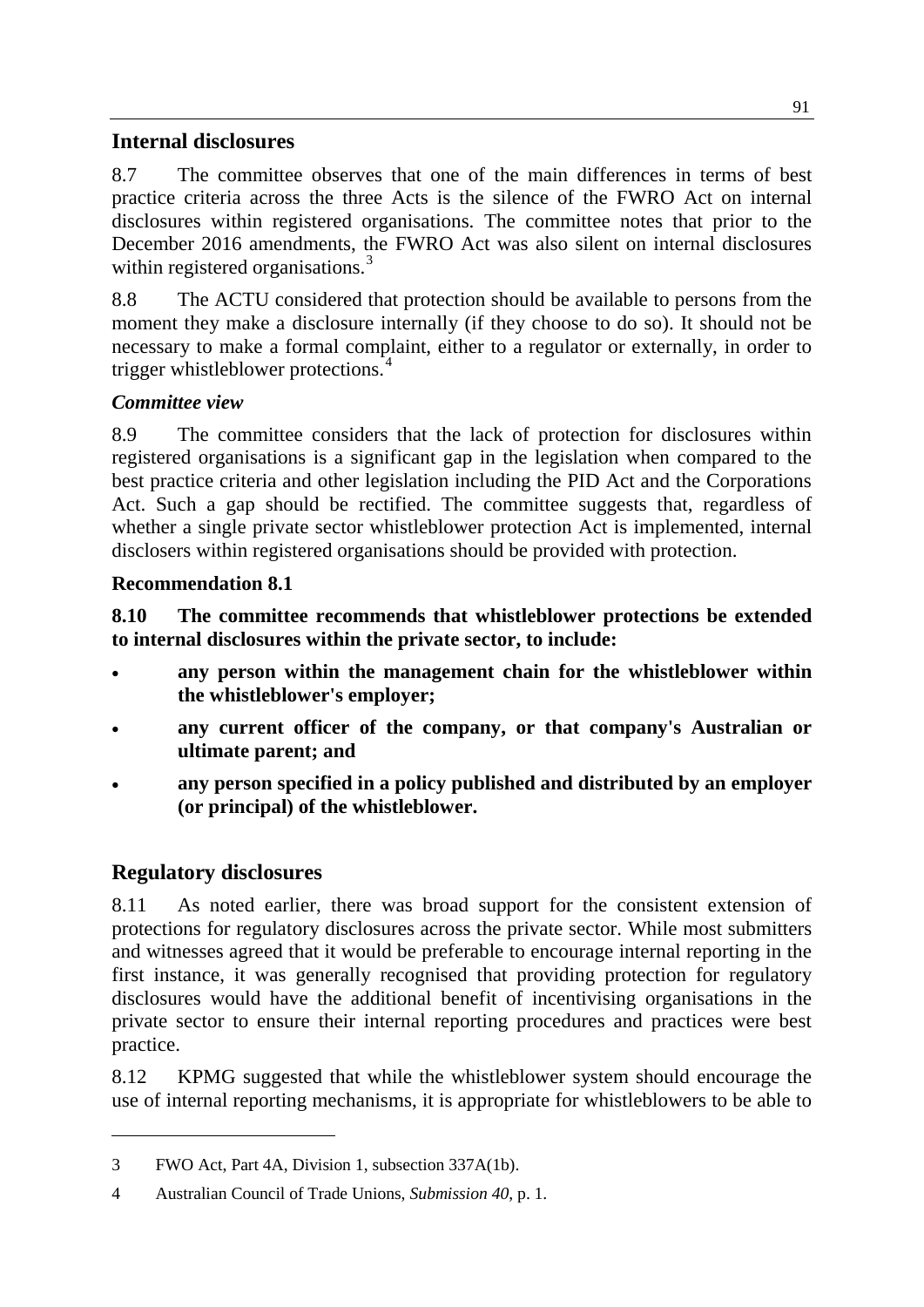disclose direct to the regulator. KPMG also supported a tiered system and argued that it would:

- allow disclosure to wider classes of people in extenuating circumstances, or if the initial disclosure has not been acted upon;
- provide greater incentive for Australian corporates to act quickly and decisively on internal reports, if they know that wider disclosure can be made; and
- allow whistleblowers to report to the company's external hotline (if there is one in place), followed by, if necessary, the relevant external authority.<sup>[5](#page-3-0)</sup>

8.13 The AICD supported whistleblowers being able to disclose to a regulator at the same time as, or before, disclosing to a company. However, the AICD considered that if wrongdoing is to be disclosed to third parties, it should only be in the context of serious wrongdoing. The AICD also noted that a well-functioning tiered system of disclosure will assist in ensuring that minor matters, including those solely related to employment grievances, are not inappropriately disclosed to third parties.<sup>[6](#page-3-1)</sup>

8.14 The IBACC indicated that while it favours a corporate whistleblower making a disclosure internally within a company in the first instance, any whistleblower should not be excluded from a right to make a disclosure externally to any relevant government agency (if the allegations concern criminal conduct or contravention of a law) before, at the same time as, or after, any internal disclosure.<sup>[7](#page-3-2)</sup>

#### *Committee view*

8.15 The bulk of the evidence put to the committee supported extending protections consistently across the private sector for regulatory disclosures. Furthermore, many submitters and witnesses were of the view that consistent whistleblower protections for regulatory disclosures would act as an additional incentive for organisations in the private and not-for-profit sectors to ensure that their internal reporting procedures and practices met best-practice criteria as a means of encouraging internal reporting.

8.16 The committee recognises that there are currently no protections available under the FWRO Act or Corporations Act for whistleblowers who make disclosures to immediate supervisors or line managers, except in specific circumstances (i.e. the supervisor is a director, auditor, senior manager, etc.). A Whistleblowing Protection Act should make it explicit that internal disclosures within the private sector can be made to any person within the management chain. Further, disclosures should be protected where they are made to any officer within the whistleblower's employing company or its Australian or ultimate parent company.

<span id="page-3-0"></span><sup>5</sup> KPMG, *Submission 49*, p. 20.

<span id="page-3-1"></span><sup>6</sup> Australian Institute of Company Directors, *Submission 53*, pp. 11–12; Ms Louise Petschler, General Manager, Advocacy, Australian institute of Company Directors, *Committee Hansard,*  28 April 2017, p. 23.

<span id="page-3-2"></span><sup>7</sup> International Bar Association Anti-Corruption Committee, *Submission 62*, p. 6.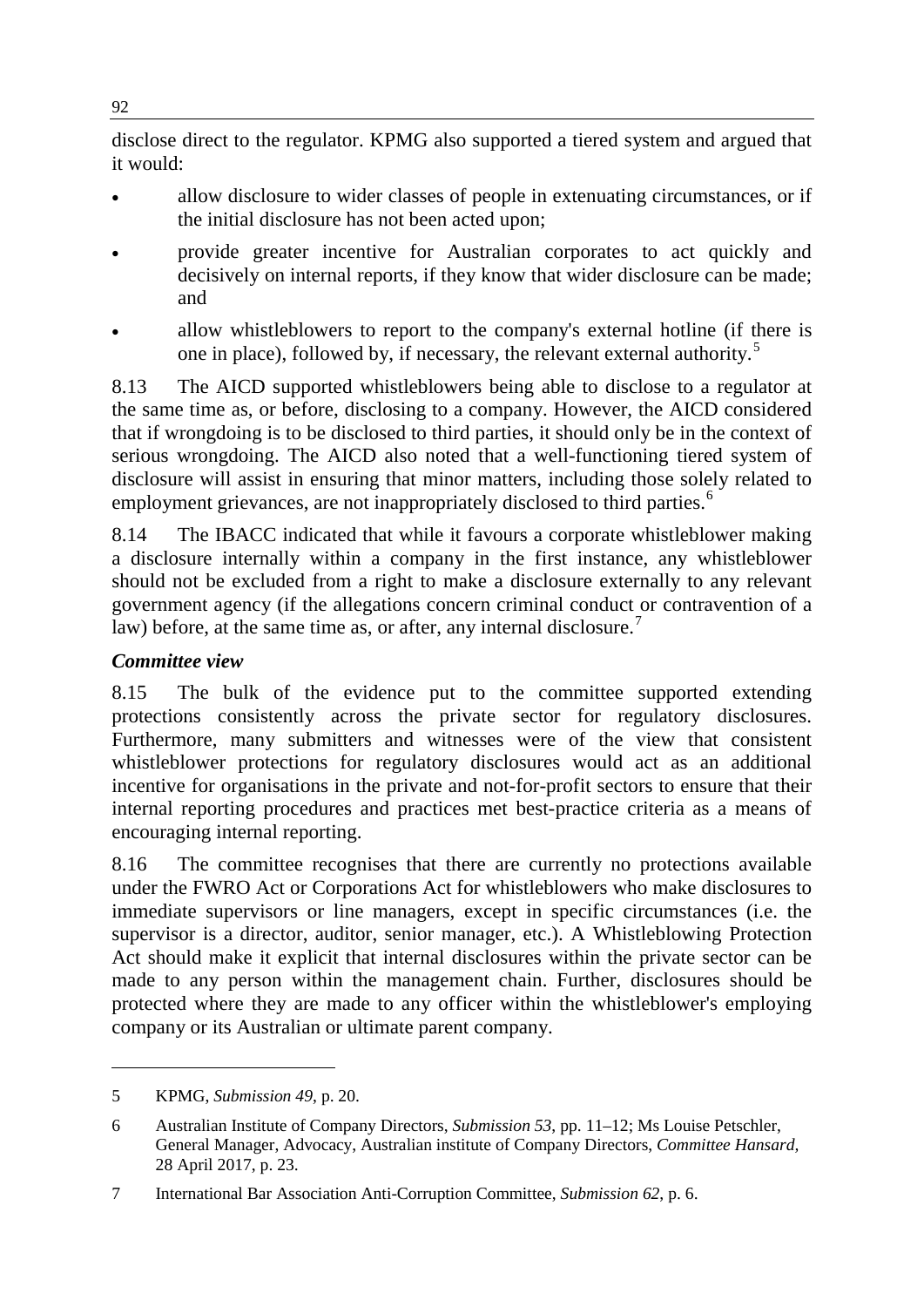8.17 Recognising that the three Acts currently appear to provide for disclosures to regulators, the committee supports retaining and extending regulatory disclosures to the private sector more generally.

8.18 The committee also notes that the existence of private sector regulators with investigative powers makes regulatory disclosure more feasible in the private sector than the public sector. As discussed in Chapter 12, there are limitations on the ability of the Commonwealth Ombudsman to conduct substantive investigations into disclosures and alleged reprisals against whistleblowers that have occurred in Commonwealth public sector departments and agencies.

#### **Recommendation 8.2**

**8.19 The committee recommends that a Whistleblowing Protection Act should provide consistent whistleblower protections for regulatory disclosures from the public and private sectors.**

#### *Disclosures to Australian Law Enforcement Agencies*

#### **Recommendation 8.3**

**8.20 The committee recommends that where a whistleblower discloses a protected matter to an Australian law enforcement agency, that agency must provide regular updates to the whistleblower as to whether or not it is pursuing the matter, including where it transfers the matter to another law enforcement agency, in which case obligations to keep the whistleblower informed are transferred to that agency. However, nothing that would prejudice an investigation is required to be disclosed.**

#### **Recommendation 8.4**

**8.21 The committee recommends that Australian law enforcement agencies should be required to pass on whistleblower disclosures to whichever appropriate agency is to progress the disclosure. The whistleblower does not need to do this, if they have complied with the disclosure requirements of the Act.**

#### **External disclosures**

8.22 The other significant observation from Table 8.1 is that there is no protection for external disclosures under the FWRO Act and the Corporations Act.

8.23 Research indicates that there are major differences between organisations in the public, private, and not-for-profit sectors when it comes to awareness of external reporting options:

- external ombudsmen, integrity or regulatory agencies were identified as an available reporting channel by:
	- 94.7 per cent of public sector organisations;
	- 55.7 per cent of not-for-profits; and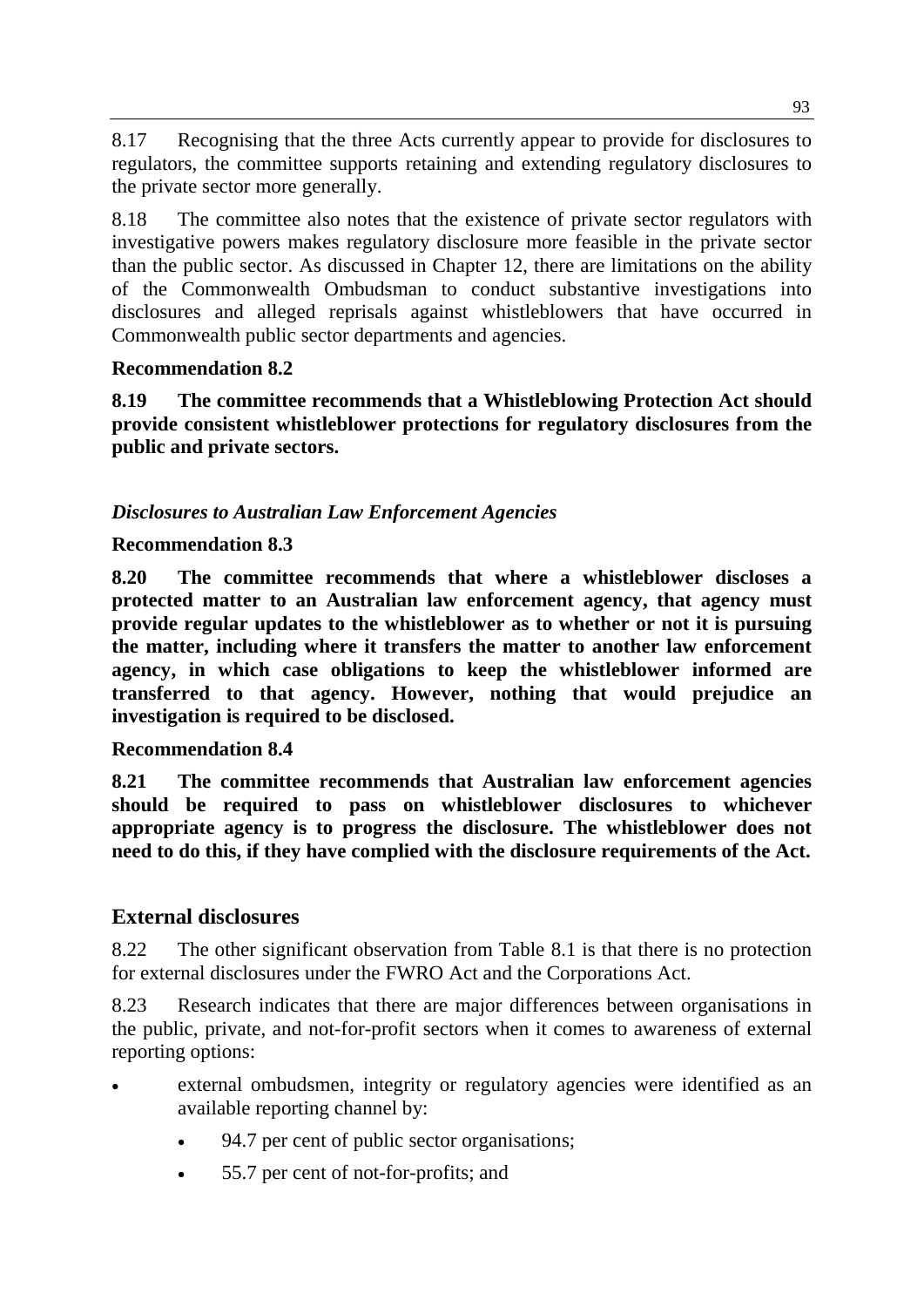- 44.7 per cent of private business;
- media and journalists were identified as available 'if necessary' by:
	- 23.8 per cent of public sector organisations;
	- 5.2 per cent of not-for-profits; and
	- 4.0 per cent of private business. $8$

8.24 The remainder of this section examines the evidence received by the committee on external disclosures.

8.25 Professor Brown argued that any system of whistleblower protections should maximise the ability of whistleblowers to make internal disclosures in the first instance, followed by the ability to make a regulatory disclosure. However, he was of the view that in circumstances where it is reasonable to go to the media, then those disclosures should also attract protection.<sup>[9](#page-5-1)</sup>

8.26 The Law Council submitted that whistleblower protections should only apply to disclosures made to entities that have 'an obligation to treat that information confidentially'. The Law Council was of the view that 'information disclosed by whistleblowers in an emergency should be to the relevant regulator or an oversight agency'.[10](#page-5-2)

8.27 The Law Council did not support extending whistleblower protections to external disclosures made to third parties including the media:

…the Law Council does not consider that the whistleblower protections should be available to whistleblowers who disclose information to third parties such as the media or Members of Parliament. There are few controls imposed or enforced in relation to the ways in which the media use information provided by the public…there is no obligation on the part of the media to maintain confidentiality and protect the whistleblower's identity. Nor can the media protect the whistleblower from any retaliation which may arise as a result of the media's portrayal of the information disclosed. Further, the media does not have a duty to remain impartial or ensure the information is credible and substantiated before publicising it.<sup>[11](#page-5-3)</sup>

8.28 The GIA suggested that legislation should not provide protection for an employee disclosing to the media:

We are of the view that disclosures to the media should not be legally sanctioned in legislation, as the media has no legal powers to investigate

<span id="page-5-0"></span><sup>8</sup> A J Brown, Nerisa Dozo, Peter Roberts, *Whistleblowing Processes & Procedures, An Australian & New Zealand Snapshot, Preliminary Results: Whistling While They Work Two, Survey of Organisational Procedures & Processes 2016*, November 2016, p. 11.

<span id="page-5-1"></span><sup>9</sup> Professor A J Brown, Program Leader, Public Integrity and Anti-Corruption, Centre for Governance and Public Policy, Griffith University, *Committee Hansard*, 31 May 2017, p. 3.

<span id="page-5-2"></span><sup>10</sup> Law Council of Australia, *Submission 52*, p. 14.

<span id="page-5-3"></span><sup>11</sup> Law Council of Australia, *Submission 52*, p. 26.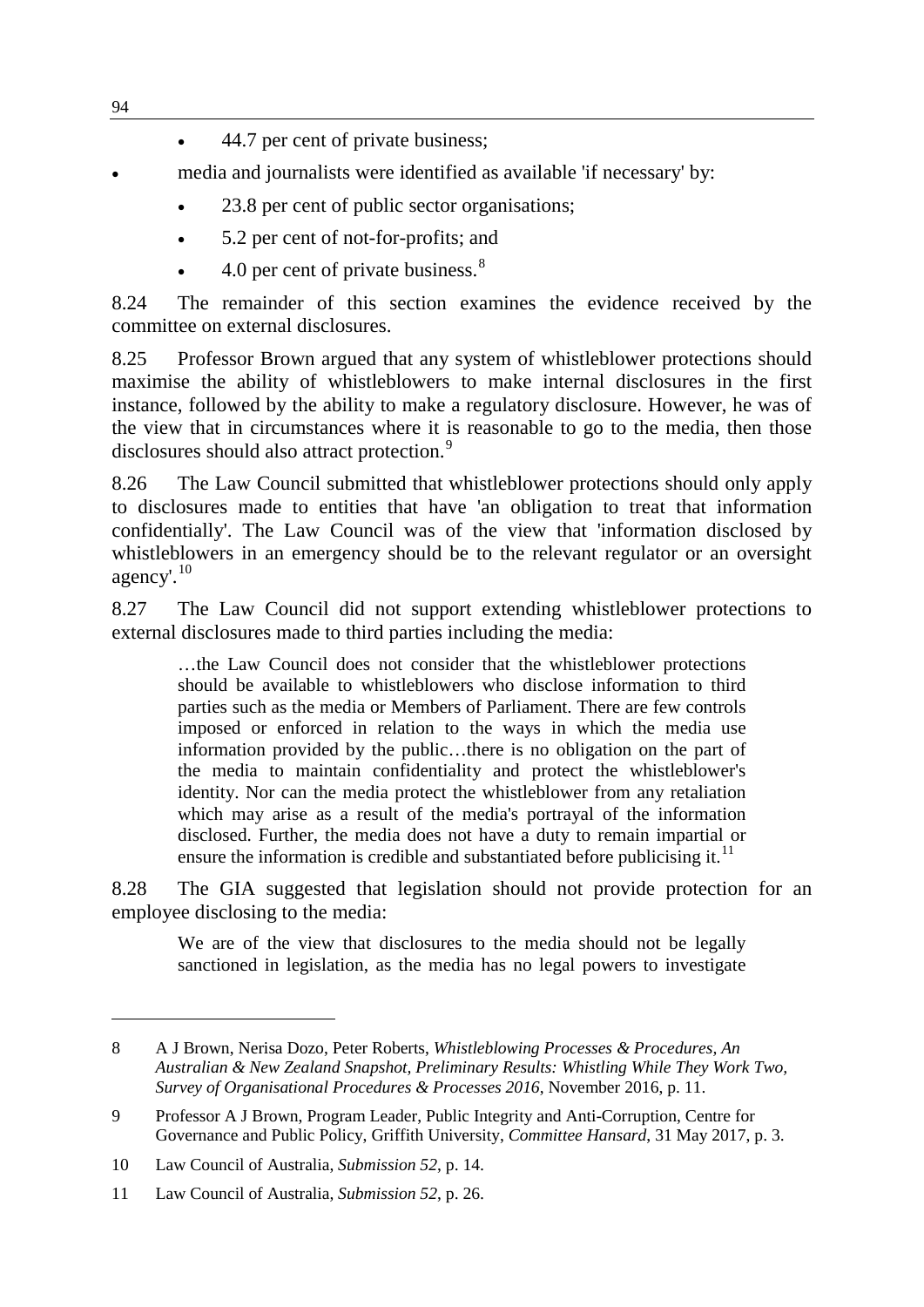but does have the capacity to express an opinion on a matter that has not yet been tested. Disclosure to the media and media opinion on the matter could also prejudice an ongoing investigation.<sup>[12](#page-6-0)</sup>

8.29 By contrast, the Australian Lawyers Alliance submitted that if the discloser has a well-founded concern that their disclosure will not be acted on with sufficient urgency, which might arise where the disclosure relates to the activities of the individual or department that would be receiving the complaint, for example, it may be unreasonable to require internal disclosure before external disclosure can be permitted.<sup>[13](#page-6-1)</sup>

8.30 The Ethics Centre argued that in circumstances where an employer fails to make it safe and reasonable for an employee to report wrongdoing using internal mechanisms, it should be allowable for an employee to make a disclosure to an external party, especially if the whistleblower reasonably believes that:

- (a) there is a risk to safety or wellbeing;
- (b) the relevant conduct is criminal in nature; and
- (c) the report is made to a third party that acts for the public interest.<sup>[14](#page-6-2)</sup>

8.31 The Community and Public Sector Union submitted that external public disclosure should only occur in particular circumstances, including that the alleged misconduct is serious and that internal avenues have been exhausted.<sup>[15](#page-6-3)</sup>

#### *Criteria for external disclosures*

8.32 As noted above, of the three Acts, only the PID Act explicitly provides protections for external disclosures. The PID Act includes the following criteria for external disclosures:

- (a) The information tends to show, or the discloser believes on reasonable grounds that the information tends to show, one or more instances of disclosable conduct.
- (b) On a previous occasion, the discloser made an internal disclosure of information that consisted of, or included, the information now disclosed.
- (c) Any of the following apply:

(i) a disclosure investigation relating to the internal disclosure was conducted under Part 3, and the discloser believes on reasonable grounds that the investigation was inadequate;

(ii) a disclosure investigation relating to the internal disclosure was conducted (whether or not under Part 3), and the discloser believes on

<span id="page-6-0"></span><sup>12</sup> Governance Institute of Australia, *Submission 54*, p. 12.

<span id="page-6-1"></span><sup>13</sup> Australia Lawyers Alliance, *Submissions 58*, p. 20.

<span id="page-6-2"></span><sup>14</sup> The Ethics Centre, *Submission 11*, p. 5.

<span id="page-6-3"></span><sup>15</sup> Community and Public Sector Union, *Submission 30*, p. 2.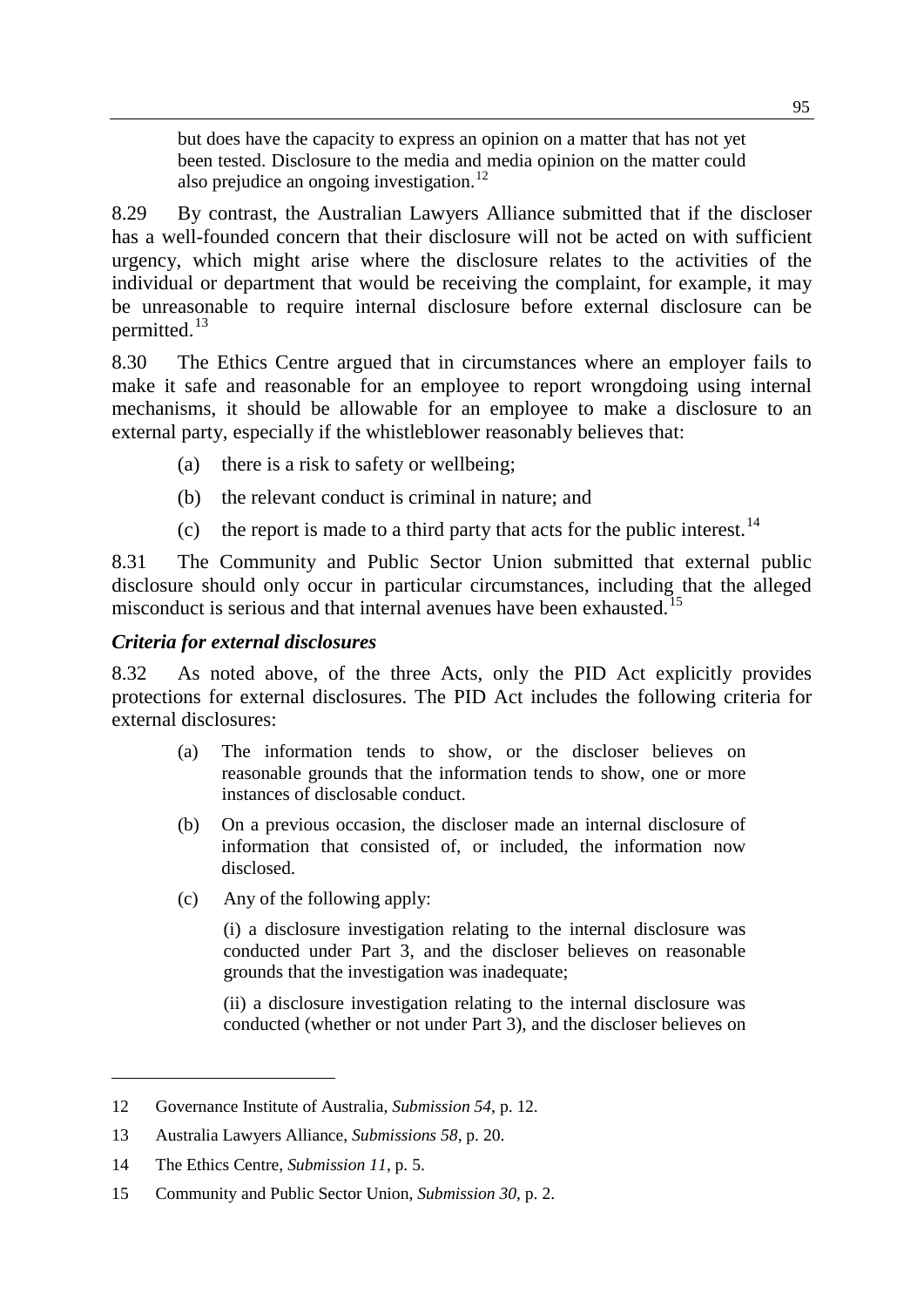reasonable grounds that the response to the investigation was inadequate;

(iii) this Act requires an investigation relating to the internal disclosure to be conducted under Part 3, and that investigation has not been completed within the time limit under section 52.

- (e) The disclosure is not, on balance, contrary to the public interest.
- (f) No more information is publicly disclosed than is reasonably necessary to identify one or more instances of disclosable conduct.
- (h) The information does not consist of, or include, intelligence information.
- (i) None of the conduct with which the disclosure is concerned relates to an intelligence agency.<sup>[16](#page-7-0)</sup>

8.33 Professor Brown was of the view that the current provisions in the PID Act regarding external disclosure were 'fairly subjective'. He therefore suggested that, in order to ensure greater clarity for whistleblowers, the test should be 'refined' if it was going to be applied to the private sector. $17$ 

8.34 Young Liberty Victoria noted that the PID Act requires a whistleblower to be satisfied that an external disclosure is in the public interest having regard to a lengthy list of factors that must be considered and weighed against each other. Young Liberty Victoria suggested that such provisions should be repealed and argued that these requirements for making an external disclosure are highly complex and create a significant and disproportionate barrier to public disclosure.<sup>[18](#page-7-2)</sup>

8.35 In its consideration of external disclosures, the Moss Review noted that submissions and online survey responses criticised the external emergency disclosure criteria as confusing and hard to apply in practice. However, there being only a few occasions in which disclosers had sought the protections of the PID Act for external disclosures, it was not possible for the Moss Review to draw firm conclusions about the success of the provisions. The Moss Review went on to recommend:

That the external and emergency disclosure provisions be considered in a future review of the PID Act, when further evidence about how they are being used is available.

That the PID Act be amended to include situations when an Authorised Officer failed to allocate an internal PID, or a supervisor failed to report information they received about disclosable conduct to an Authorised Officer, as grounds for external disclosure.<sup>[19](#page-7-3)</sup>

<span id="page-7-0"></span><sup>16</sup> PID Act, section 26.

<span id="page-7-1"></span><sup>17</sup> Professor A J Brown, Program Leader, Public Integrity and Anti-Corruption, Centre for Governance and Public Policy, Griffith University, *Committee Hansard*, 31 May 2017, pp. 3–4.

<span id="page-7-2"></span><sup>18</sup> Young Liberty Victoria, *Submission 41*, p. 4.

<span id="page-7-3"></span><sup>19</sup> Mr Philip Moss AM, *Review of the Public Interest Disclosure Act 2013*, July 2016, pp. 38–39.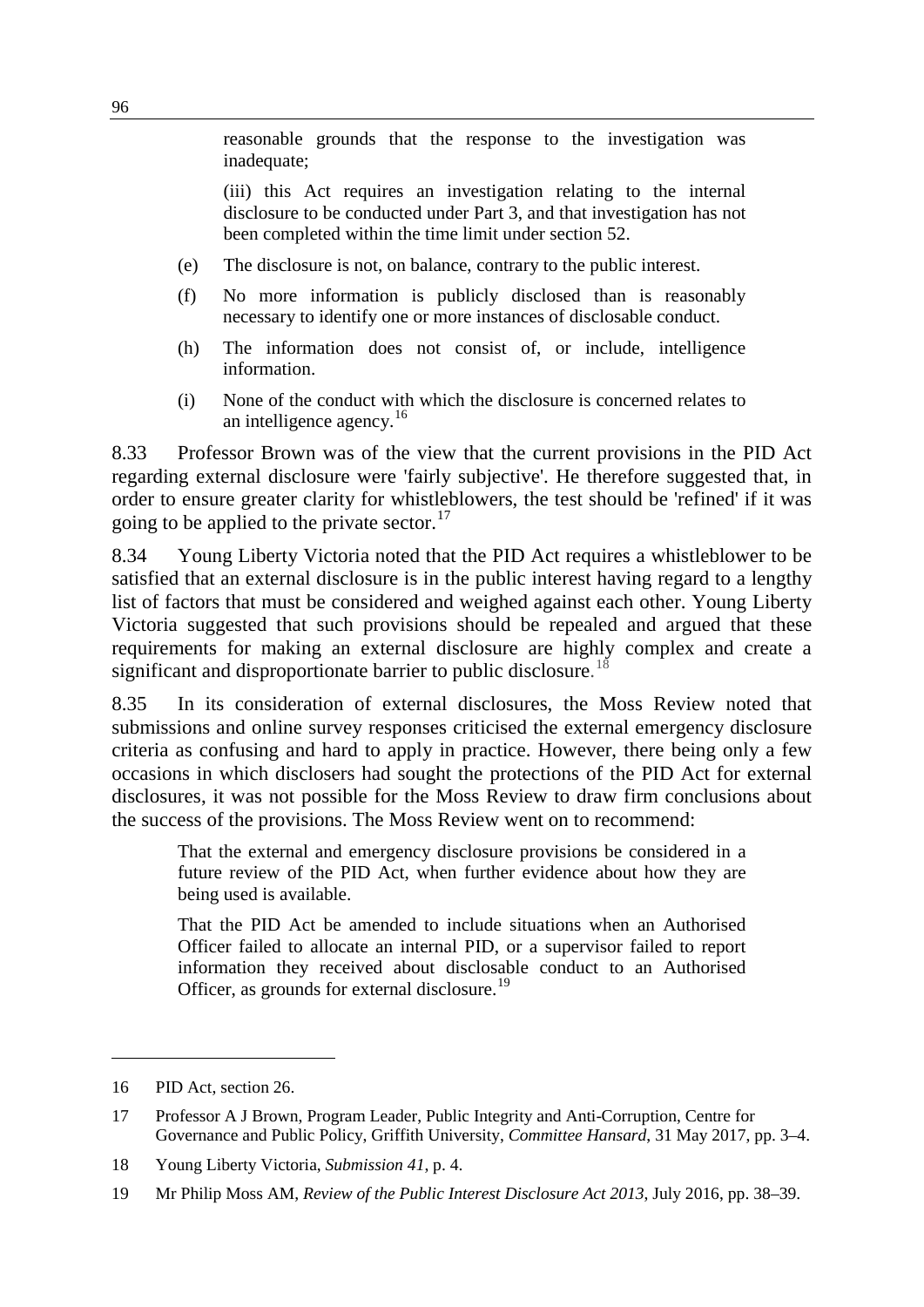#### *Committee view*

8.36 In reviewing external disclosures and reporting channels, the key questions for the committee were:

- whether the PID Act criteria for external disclosures are appropriate and effective; and
- what criteria should apply if protections were to be extended to external disclosures in the private sector.

8.37 While recognising the limited examples of external disclosures under the PID Act as identified by the Moss Review, the committee supports the Moss Review recommendation to include a more objective test for the grounds for external disclosures under the PID Act.

8.38 The committee notes the Moss Review recommendation that consideration of other changes be deferred until more data is available. However, the committee is mindful that the complexity of the provisions may be inhibiting external disclosures and, by extension, the further data that would be relied on for any future consideration of external disclosure may not be forthcoming.

8.39 The committee considers the lack of protections for external reporting in the private sector to be a significant gap in the whistleblower protection legislation. Nevertheless, the committee considers that it would be prudent to begin with a cautious approach, including appropriate checks and balances. Once data is available on the operation of the criteria for external reporting provisions, then it may be appropriate to consider whether there is scope for relaxing some of the criteria.

8.40 A Whistleblower Protection Act should maximize the ability of a whistleblower to, in the first instance, make an internal disclosure and then a regulatory disclosure. Failing this, a disclosure should be made to an authorised external recipient. However, in instances where it is reasonable to make a public third party disclosure (i.e. to the media), protection should be afforded to the whistleblower.

8.41 The committee considers that the instances where it may be reasonable to make a third party disclosure are limited to situations where:

- there is a risk of serious harm or death; or
- a disclosure in the public interest has been made to an Australian law enforcement agency and, after a reasonable length of time, no action has been taken by the agency.

8.42 Noting that it supports the Moss Review in recommending a more objective test for external disclosures under the PID Act, the committee considers that, in order to provide consistency for whistleblowers and businesses, the external disclosure provisions across the private sector should be aligned with the PID Act, except for the provisions relating to intelligence functions.